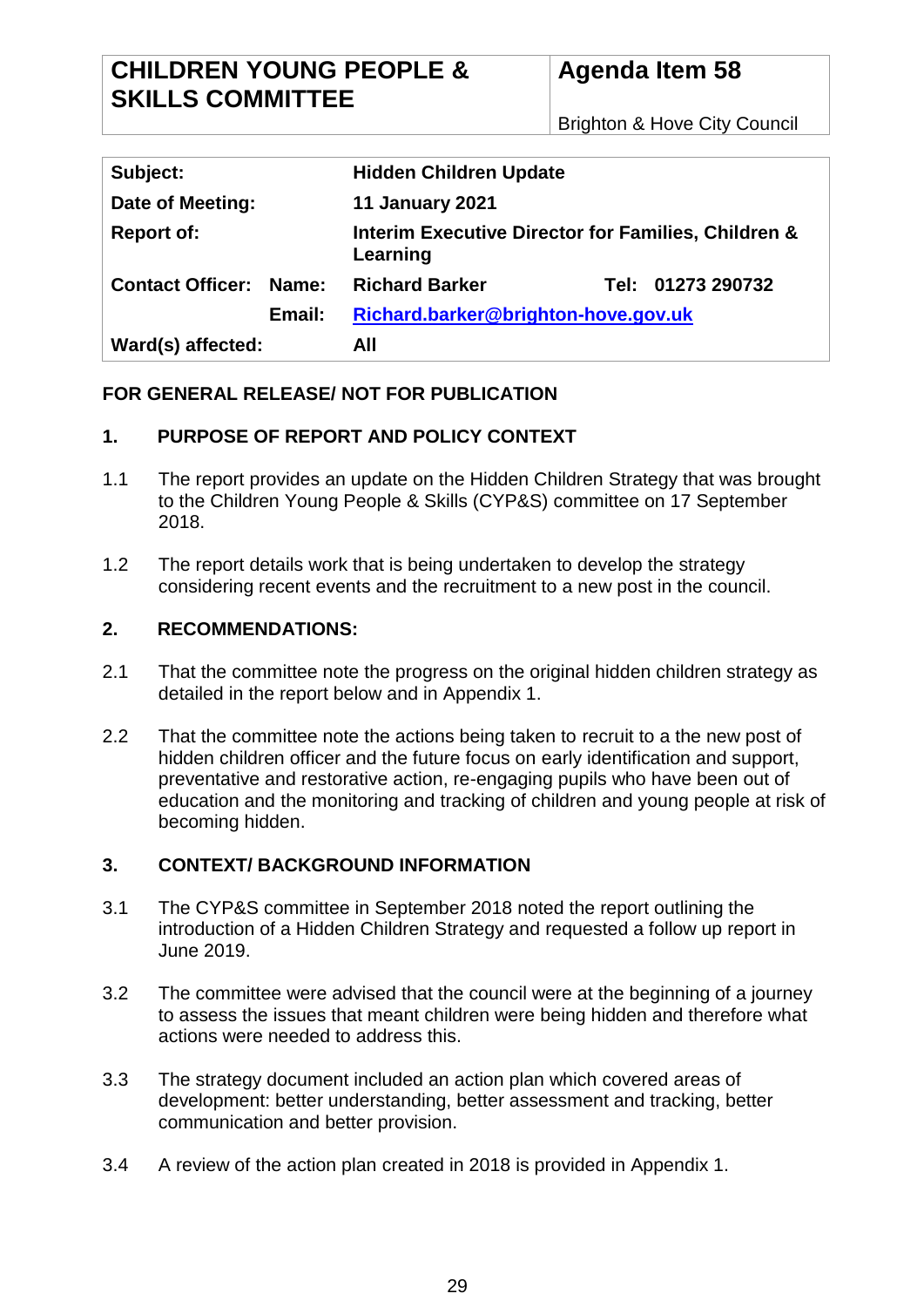- 3.5 The strategy document that accompanied the report in 2018 described hidden children as those who 'may be in full sight but their lack of educational opportunity may not be noticeable or regularly reviewed. It is possible that the following circumstances will mean children are hidden and questions should be asked. This is not to say all the children in these circumstances are at risk, it's about identifying and being aware of the potential and take action where needed'. There followed a list of possible criteria but as an overview we are considering those with medical needs, at risk of exclusion and awaiting an alternative school placement including specialist provision as likely to be not in receipt of full-time education.
- 3.6 The response to the Covid pandemic has brought the issue of full-time education provision as a protective factor to the front of many more minds than before. Although whilst Covid has added strain, all of the issues that mean children become hidden within the system were very much prevalent before the pandemic.
- 3.7 The council's necessary response to the pandemic has delayed progress, with resources being prioritised into other areas including causing delays in the process of developing a job description and getting to the point of recruiting to the new post. It is an example of the council undertaking its statutory duties and yet not being able to affect a change for those who are not in full-time education.
- 3.8 Recent reports from Ofsted, the Association of Directors of Children's Services (ADCS), Children's Commissioner and the Local Government Association highlight that, as an impact of the pandemic, more children are at risk of not receiving their full-time entitlement.
- 3.9 Amanda Spielman referenced ['out of sight children'](https://www.gov.uk/government/speeches/amanda-spielman-launches-ofsteds-annual-report-201920) in her introduction to Ofsted's annual report. She outlined that a significant proportion of the children who have come off school rolls are already known to one or more external children's services because they have special educational needs, previous attendance issues or other interventions in their lives. She also observed that 'almost all children, vulnerable or otherwise, are missing out on a lot when they aren't at school.' Her comment that 'We must be alive to these risks, and we must also watch out for bad practices creeping back in that could compound risk. We don't want to see any schools off-rolling children; and we need all schools to make the effort to help children with SEND to attend.' This is a useful reminder of what the strategy is seeking to achieve.
- 3.10 In recent weeks, the ADCS published the [summary analysis](https://adcs.org.uk/education/article/elective-home-education-survey-2020) of the elective home education (EHE) survey 2020.
- 3.11 The analysis suggests that on school census day, 1 October 2020, 75,668 children and young people were known to be EHE. This marks a 38% increase from the same school census day in 2019. Further analysis suggests that 25% of those children and young people have become EHE since 1 September 2020.
- 3.12 The survey also gathered data on the cumulative total number of EHE children and young people across the 2019/20 academic year. This showed that an estimated 86,335 children and young people were known to be EHE at any point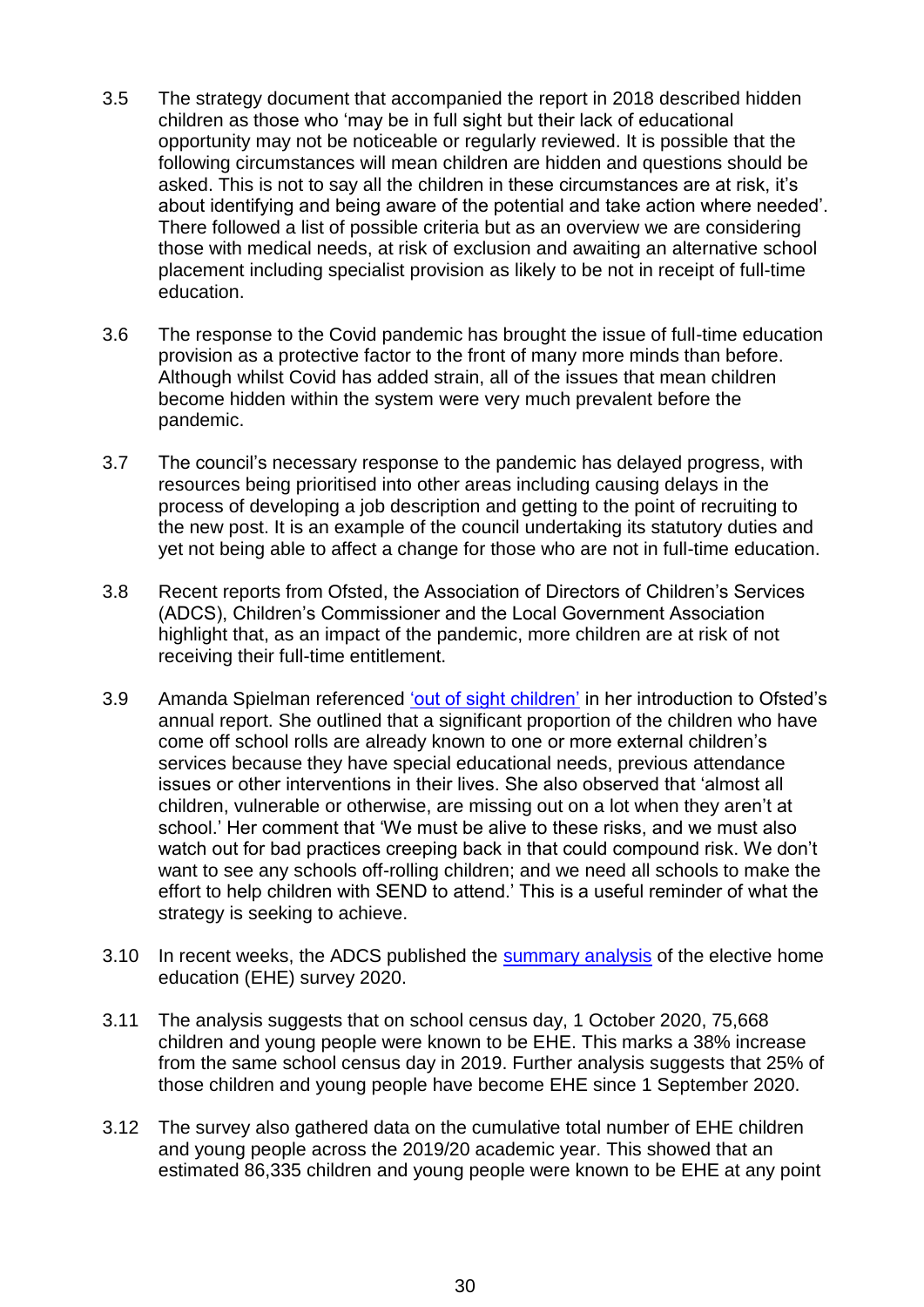during the previous academic year, a 10% increase from the 2018/19 academic year.

- 3.13 The most common reason cited by parents or carers for electing to home educate their child(ren) was due to health concerns related directly to Covid-19.
- 3.14 In Brighton and Hove there were 392 pupils known to be electively home educated. 115 more than in 2019, a 38% increase with a 138% increase in referrals for EHE for the half term to 24th November 2020 year compared to last year.
- 3.15 The [Children's Commissioner's](https://www.childrenscommissioner.gov.uk/wp-content/uploads/2019/02/cco-skipping-school-invisible-children-feb-2019.pdf) report addresses how children disappear from England's schools and references the under-identification of children's needs and the fact that teachers say they do not have the training or support to diagnose these problems accurately and have limited capacity to do so given the pressures on the school system. In response the council will need to ensure work with other diagnostic services to ensure early identification of need.
- 3.16 The report called for: a home education register, strengthened measures to tackle off-rolling, advice and support for children and families and greater oversight of children.
- 3.17 The LGA report, [children missing education,](https://static1.squarespace.com/static/5ce55a5ad4c5c500016855ee/t/5faba9bfac99946fb7bca037/1605085634665/Children+Missing+Education+-+final+report+for+publication+10.11.20.pdf) covers much of the policy area that the council sought to address with its original Hidden Children strategy. It states that children missing education do not form a homogenous group and are not always easy to identify. The research has suggested that there are multiple routes whereby children may end up missing out on a formal full-time education, and eight main 'destinations' where these children may be found.
- 3.18 Some of the characteristics that were common to the cohort of children missing education included those with social and behavioural needs; those with complex needs and no suitable school place available; those with medical or mental health needs; and of those with mental health needs, those accessing CAMHS either as an inpatient or through services in the community.
- 3.19 The report suggests that it is a combination of three sets of factors that, taken together, have given rise to this trend. These are: the changing nature of the needs and experiences that children are bringing into school; pressures and incentives on schools' capacity to meet those needs; and the capacity of the system to ensure appropriate oversight of decisions taken regarding children's entry to and exit from schools..
- 3.20 While Local Authorities have the responsibility to maintain oversight of the suitability of the education received by school-age children, there is a mismatch between the scope of these responsibilities and the capacity and means to carry them out at a detailed, case-by-case level such that there can be assurance that all children missing from formal, full-time education are receiving a suitable education. Careful consideration is needed to also determine that the council is acting to fulfil all its duties under the Equality Act.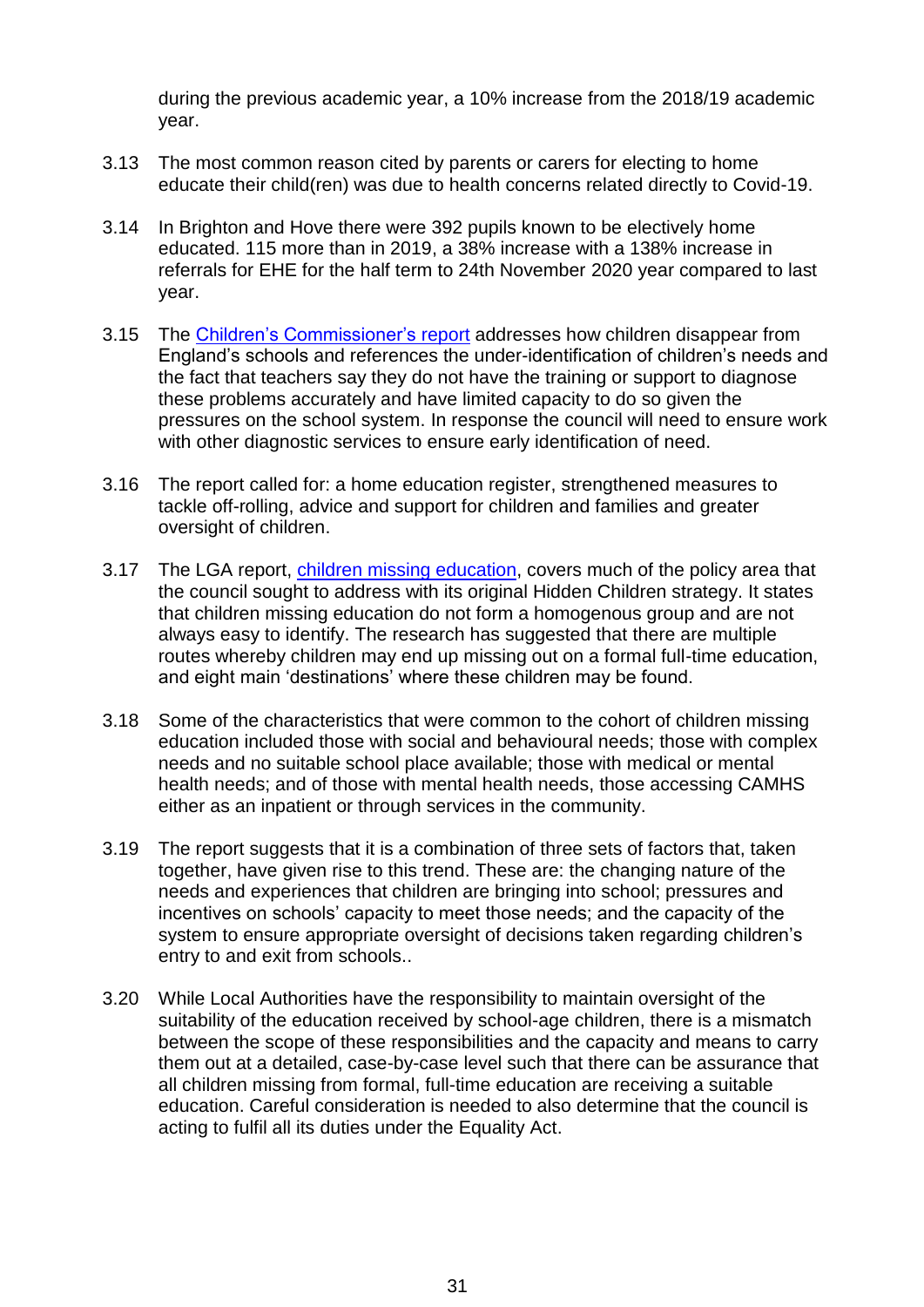- 3.21 The council has identified funding and is currently embarking on the recruitment of a Hidden Children officer to undertake this work. It is expected that the role will be filled by the end March 2021.
- 3.22 In line with the LGA report the council is seeking to focus their work on the following strategic and proactive priorities: early identification and support (including timescales around waiting lists for assessments), preventative and restorative action, re-engaging pupils who have been out of education and monitoring and tracking.
- 3.23 In following this approach the council is also addressing the report's recommendations to the DfE to: raise the profile of children missing formal full time education, resource local authorities adequately to fulfil their responsibilities in relation to ensuring all children receive a suitable education and create a learning environment in which more children can succeed by maintaining a focus on inclusion and early identification and intervention.
- 3.24 The postholder will be supporting schools to respond flexibly and creatively to some of the challenges faced by children in their educational setting, which when combined with their complex needs, can lead to emotional based school avoidance, school anxiety or distressed behaviour. As well as challenging what the HM Chief Inspector refers to as schools 'gaming the system'.
- 3.25 Advocacy in a language and culture shift in the city is important. A shift to an approach that prioritises identifying and mitigating against the sources of distress and anxiety rather than one that seeks to address behaviour itself is a key factor.
- 3.26 Other reasons that have been cited in the city include: disparity in training and understanding across school staff, lack of communication between paid professionals, lack of reasonable adjustments, inflexibility when it comes to curriculum and timetable, plus breakdowns in the relationship between school and family.
- 3.27 Working with families as professional partners will be crucial and as this work has developed mASCot has highlighted some of the challenges its members are currently facing, such as EHCP provision not in place consistently, schools not having enough resource within schools, work on re-integration and transition lacking, the ways schools approach situations as well as the need for individual Child and young person centred approaches.
- 3.28 In January 2020 the committee received a report on the Development of ASC services and it is hoped that the post holder will liaise with stakeholders in the development of co-produced primary and secondary project for ASC children and young people who are not attending school and the process of developing a flexible model of educational provision that would meet this particular profile of need.
- 3.29 All of the children supported by mASCot who have fallen out of school have anxiety/deterioration in their mental health due to their school experience rather than them already having mental health issues.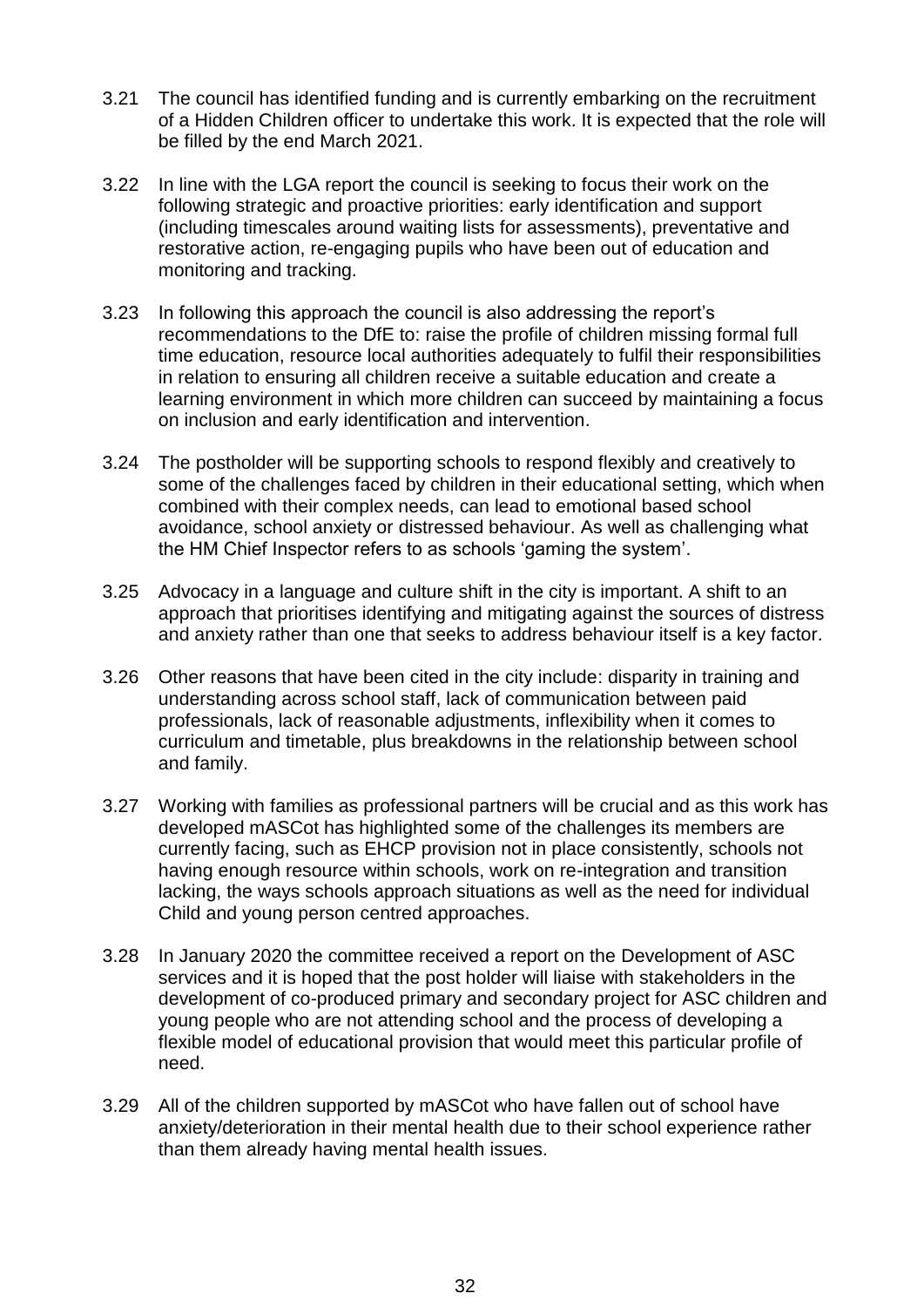- 3.30 To ensure that the recruitment process adequately reflects the need for the postholder to work with parents and other groups it is expected that the interview panel will contain representatives of mASCot, SENDIASS and PaCC. It is also proposed that the role will be overseen by a stakeholder committee which captures the city's participants in addressing the phenomena of 'hidden children'.
- 3.31 Part time timetables are not the only identifier of children and young people we consider hidden, they are an indication of the prevalence of a group of pupils who, by their definition, are hard to quantify.
- 3.32 Alongside the October 2020 census, schools in the city completed a return on part time timetables from which the council is aware there are currently 155 pupils on part timetables in 39 schools. 27 primary schools and 9 in secondary schools. The remainder in alternative provision.
- 3.33 This is a rise of 62 pupils on the first return that schools completed in January 2020. The main reasons are mental health issues, behaviour and 'other'.
- 3.34 Therefore, the role of Hidden Children officer will support the work to consider the impact of this rise, develop plans to expediate pupils return to full time provision and seek to address the factors meaning so many pupils and their families find themselves in this situation.
- 3.35 In addition, as the data below shows there has not appeared to be a corresponding rise in Children Missing Education (CME) which may be a result of less mobility and off-rolling taking place within the population. This number of children does fluctuate weekly as the situation regarding education is confirmed and all data regarding CME is stored on the Carefirst database.

| Year    | <b>Children Missing</b><br><b>Education (CME)</b><br>31/10/20 | <b>Children in Need</b><br>(CIN) | <b>Child Protection</b><br>Plan (CP) | <b>Looked after</b><br><b>Children (LAC)</b> |
|---------|---------------------------------------------------------------|----------------------------------|--------------------------------------|----------------------------------------------|
| 2019/20 | 100                                                           | 17                               |                                      |                                              |
| 2020/21 | 70                                                            |                                  |                                      |                                              |

## **4. ANALYSIS & CONSIDERATION OF ANY ALTERNATIVE OPTIONS**

- 4.1 The council continues to develop its Hidden Children Strategy. The impact of the Covid pandemic and the available resource has limited the progress that has been made since September 2018.
- 4.2 It is not considered appropriate to continue to progress this work at the slower pace that has been the case in recent months. It would be possible to continue to divert resources elsewhere and not recruit to a new post. However, it is felt this would not help to address the issue that the council are seeking to address.
- 4.3 It would be possible to continue the work without continuing with the active involvement of other groups such as mASCot, PaCC, SENDIASS and Amaze but this could hinder the council in identifying and addressing factors that create hidden children in the city. A proactive commitment to co-production with PaCC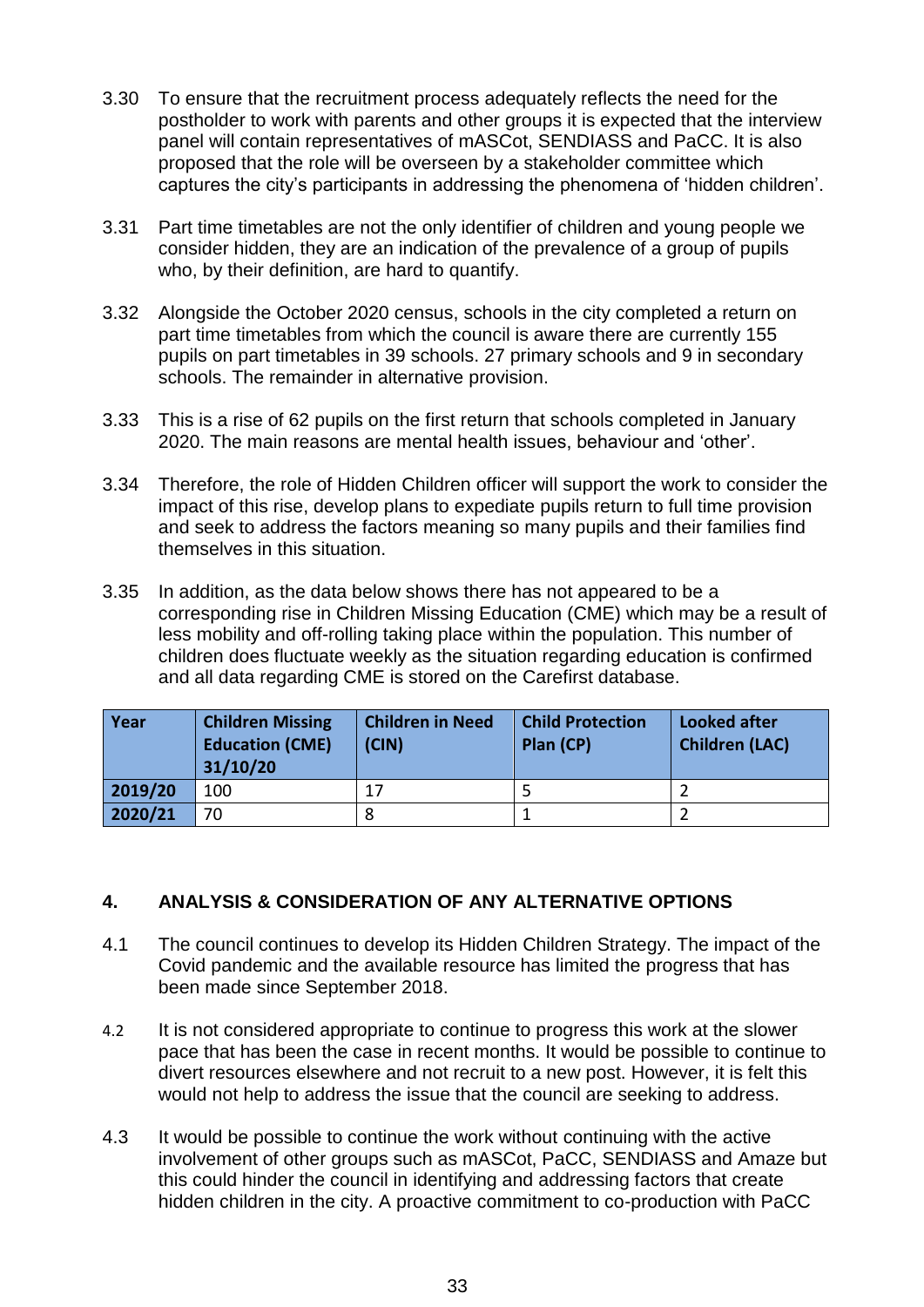and mASCot is essential especially as the council reflects on lessons learnt around co-production from the review of home to school transport.

- 4.4 The previous report stated that there would be a remodelling of the Access to Education team. Instead we are recruiting to a post that reports directly to the Head of School Organisation. With the significant pressures of Covid 19 and other factors having an impact on elective home education it is not considered appropriate to reorganise this team.
- 4.5 Keeping the post outside of the Access to Education team structure will allow the new role to identify their own focus without being considered part of an existing team's role and responsibilities.

# **5. COMMUNITY ENGAGEMENT & CONSULTATION**

5.1 We have received contributions to this committee report from mASCot, PaCC and Amaze and are committed to more and better coproduction. To start with this will include the selection process and recruitment to the post.

# **6. CONCLUSION**

- 6.1 The council is seeking to develop its Hidden Children strategy from its origins as detailed in a report to the CYP&S committee in September 2018.
- 6.2 The impact of Covid has increased the numbers of children in elective home education and there are more children known by the council to be on part time timetables than in January 2020.
- 6.3 A Hidden Children officer is currently being recruited and is expected to be in post by March 2021.
- 6.4 The council's approach appears to be endorsed by the findings in an LGA report entitled children missing education. The focus will be on early identification and support, preventative and restorative action, re-engaging pupils who have been out of education and monitoring and tracking.

## **7. FINANCIAL & OTHER IMPLICATIONS:**

### Financial Implications:

7.1 Funding provision for the Hidden Children officer post has been identified from within the 2020/21 High Needs Block which forms part of the Dedicated Schools Grant.

*Finance Officer Consulted: Steve Williams Date: 07/12/20*

Legal Implications:

7.2.1 The Council has a duty under section 436A of the Education Act 1996 to make arrangements to establish the identities of children in their area who are not registered pupils at a school and are not receiving suitable education otherwise.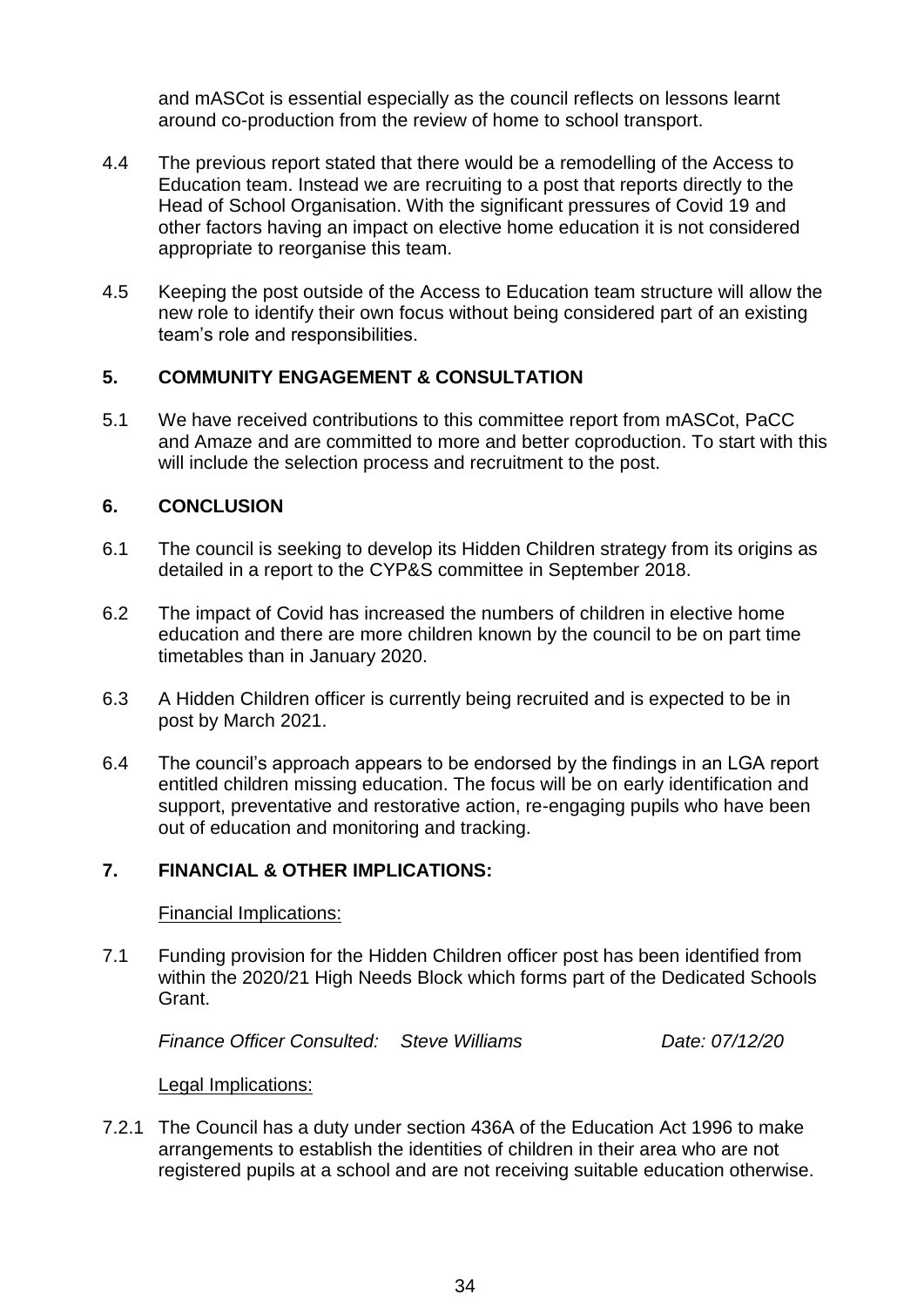The Hidden Children strategy seeks to identify and support any child/young person who might be at risk of harm due to not being in receipt of full-time education. The recruitment of a Hidden Children Officer will further assist the Council in fulfilling this objective.

*Lawyer Consulted: Serena Kynaston Date: 10.12.2020*

### Equalities Implications:

- 7.2 An equalities impact assessment has not been undertaken. The report asks the committee to note the developments in addressing the council's hidden children strategy which is seeking to support the provision of full tine education as a protective factor for children and young people.
- 7.3 It is considered likely that pupils with disabilities or from other racial or ethnic backgrounds find themselves to be disproportionately represented in the group of pupils not in receipt of full-time education. Additional work on the hidden children strategy will allow this to be further examined and to address any disproportionate representation in these figures.

### Sustainability Implications:

7.4 There are no sustainability implications as a result of this report.

### Brexit Implications:

7.5 The UK's exit from the EU could have an impact on the school admission process which will have a bearing on the experience of children and young people requiring a new school place.

### Any Other Significant Implications:

#### Crime & Disorder Implications:

7.5 Missing out on formal full-time education might impact on an individual child or young person. There is evidence of children and young people experiencing negative impacts such as negative impacts on: educational attainment and employability, mental health and wellbeing social and emotional development, crime and exploitation.

#### Public Health Implications:

7.7 Children who are not in receipt of full-time education may be more susceptible to less positive health outcomes.

### Corporate / Citywide Implications:

7.8 The 2016 statutory guidance for local authorities on Children Missing Education, published by the Department for Education, states: "All children, regardless of their circumstances, are entitled to an efficient, full time education which is suitable to their age, ability, aptitude and any special educational needs they may have. Children missing education are children of